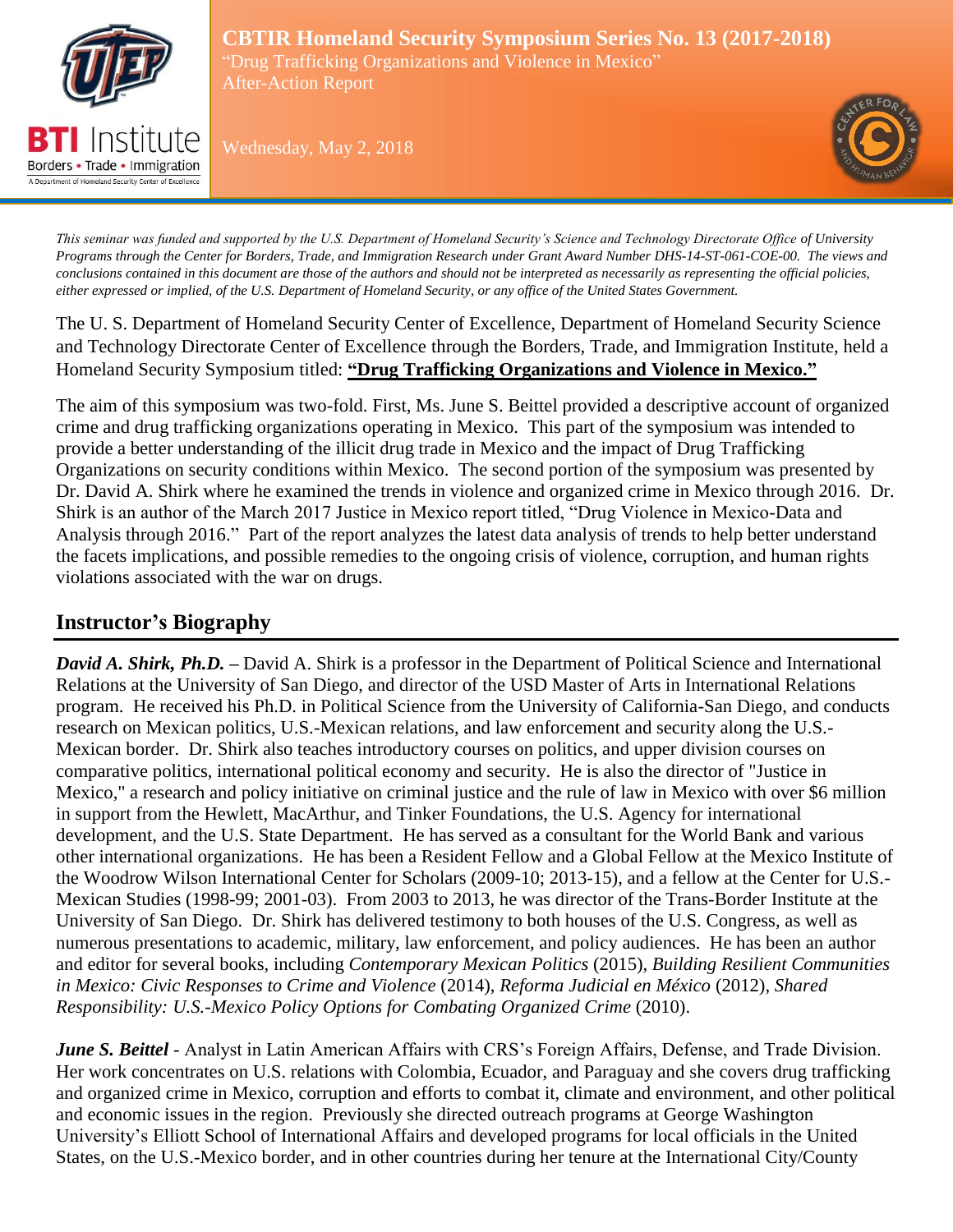Management Association. She holds a B.A. in American Studies from the University of California at Santa Cruz, and an M.A. from Columbia University's School of International and Public Affairs. She was a Public Affairs Fellow with the Coro Foundation in San Francisco, California.

# **Topics Covered**

- 1. The Evolving Crime Threat from Mexico TCO's
- 2. Understanding Drug Violence in Mexico

# **Analysis of Symposium Feedback**

The symposium was well-attended with a total of:

- 107 Confirmed RSVPs
- 77 Attendees (Approximately **71%** of RSVP total)

A total of **19** government agencies were represented by the symposium attendees. Attendees from El Paso and Austin, Texas attended this event. The following table displays each of the agencies/organizations with the total number of representatives in attendance.

| <b>Federal Agencies</b>                                                   |    | <b>State and Local Agencies</b>             |                             |
|---------------------------------------------------------------------------|----|---------------------------------------------|-----------------------------|
| DHS, ICE, Enforcement & Removal Operations                                | 7  | El Paso Police Department                   | 6                           |
| DHS, CBP Border Patrol                                                    | 16 | El Paso County Sheriff's Office             | 2                           |
| DHS, CBP Office of Field Operations                                       | 9  | El Paso District Attorney's Office          | 2                           |
| DHS, ICE, Homeland Security Investigations                                | 2  | <b>Horizon City Police</b>                  |                             |
| Social Security Administration, Office of the<br><b>Inspector General</b> |    | <b>New Mexico/West Texas HIDTA</b>          | 6                           |
| Department of Defense                                                     | 5  | <b>Texas DPS</b>                            | $\mathcal{D}_{\mathcal{L}}$ |
| Federal Bureau of Investigation                                           | 6  | New Mexico Office of Border Health          |                             |
| <b>Federal Bureau of Prisons</b>                                          | 1  | Clint Independent School District           |                             |
| Drug Enforcement Agency                                                   | 6  | El Paso Community College Police Department |                             |
|                                                                           |    | Journalists (Fox & Dallas Morning News)     | 2                           |
| Total                                                                     | 53 | Total                                       | 24                          |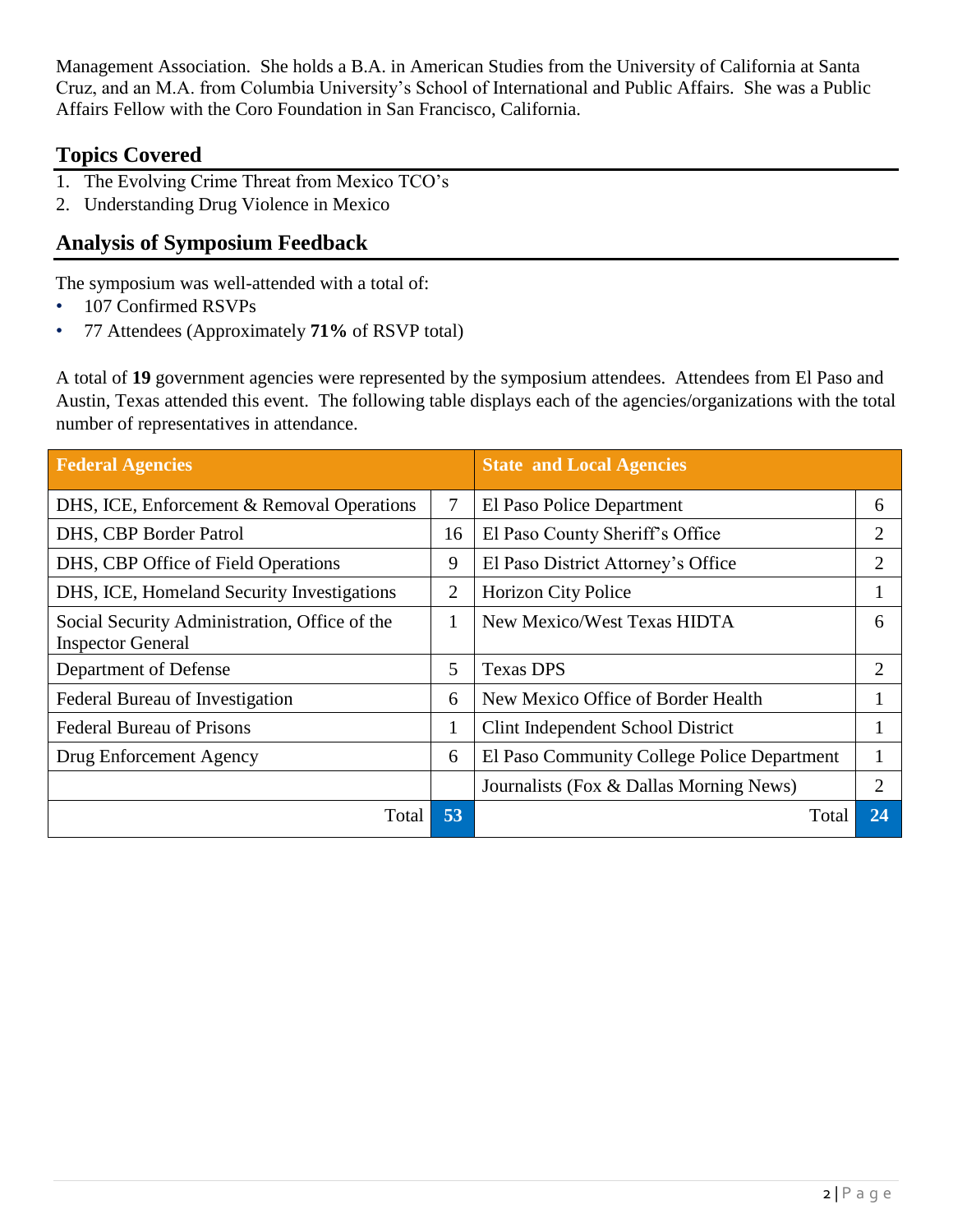

Every attendee was asked to fill out a symposium evaluation. A total of 68 surveys (**88.3% of total attendees**) were submitted. Overall, the assessment feedback was overwhelmingly positive (listed percentages are the sum of both the *"agree"* and *"strongly agree"* percentages):

| The seminar met my expectations                                                              |      |
|----------------------------------------------------------------------------------------------|------|
| The overall topics covered in this seminar were relevant and useful to my current assignment |      |
| The seminar description accurately described the seminar content                             |      |
| The seminar increased my knowledge of the subject matter                                     |      |
| The seminar increased my <b>interest</b> of the subject matter                               |      |
| The overall quality of this seminar was excellent                                            |      |
| The instructors' presentation style was effective                                            | 100% |

The exit survey also contained the following question (Q3): Would you attend a second more in-depth symposium on this topic? The survey revealed that **98.5%** of the symposium participants would attend a second more in-depth symposium.

Open-ended responses indicated a common satisfaction with the course with particularly positive comments regarding the competence of the instructor and the content's utility and pertinence to their field of work. The following questions were asked in the exit survey and no edits have been made to the comments with the exception of spelling.

### *Q5. What other topic/subject matter would you like to see presented in similar seminars, tabletop exercises or practicums?*

- *Counter-espionage and economic espionage*
- *Prosecution and law enforcement interaction post-arrest*
- *Money laundering – styles and trends*
- *TCO's emerging role in controlling alien smuggling to make up for lost marijuana revenue*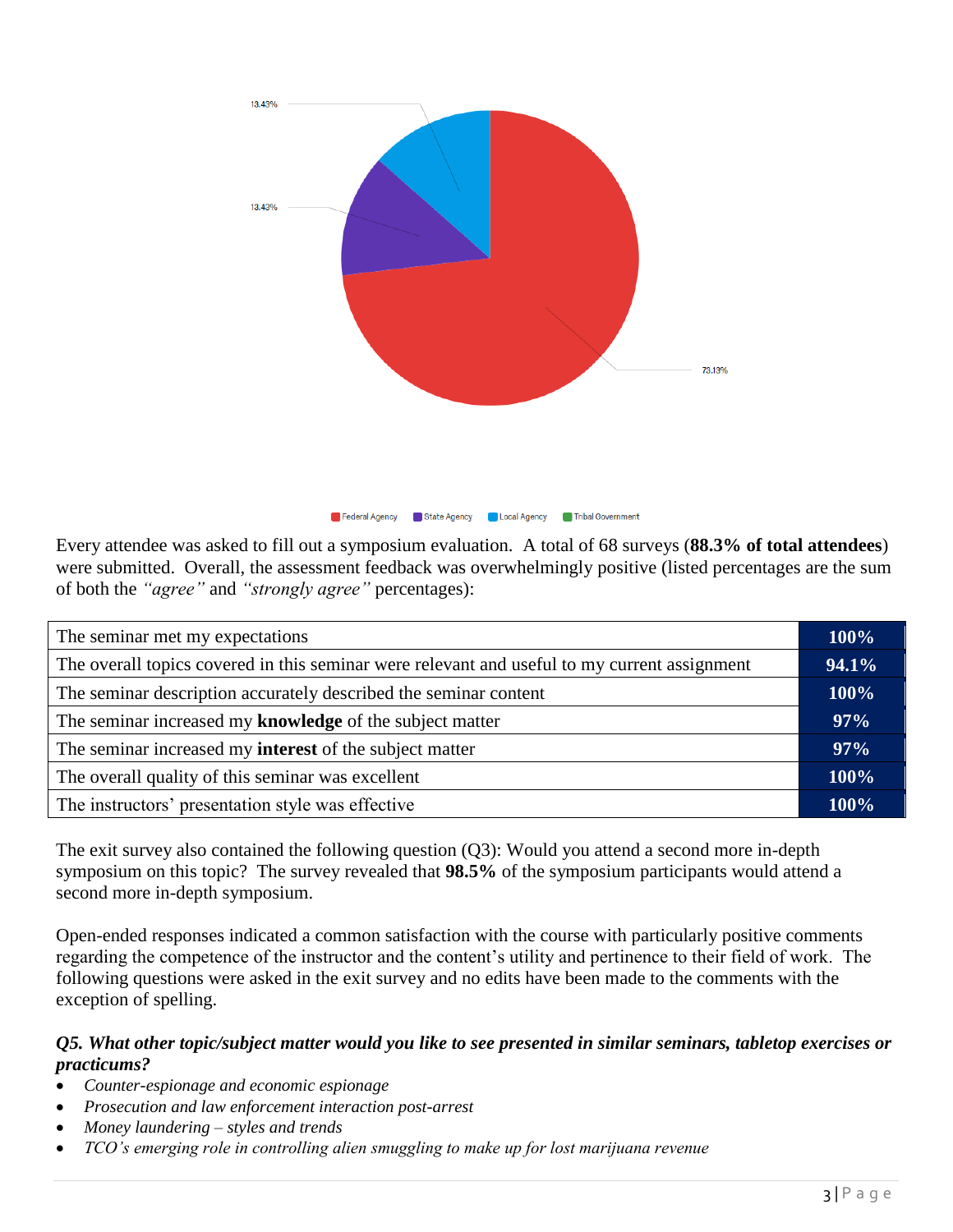- *Gangs, narco-terrorism and Miami connection*
- *Cross-border crime*
- *Illicit finance, technology/cyber*
- *Drug production and distribution methods worldwide*
- *Social media, counter-terrorism*
- *Drug organizations and gang cooperation*
- *Opioid crisis*
- *Espionage, dark web*
- *Prescription drug/controlled substance abuse epidemic*

#### *Q6. If there are any additional comments you have about the seminar topics covered please provide them below.*

- *Great presentation. A wealth of information provided. Information was extremely interesting as well as helpful*
- *Overall very good symposium and topics*
- *Great symposium*
- *Thank you! Excellent!*
- *Fantastic symposium*
- *Very informative presentation by Dr. Shirk*
- *Dr. Shirk was a good presenter, would like to see him again*
- *Really enjoyed Dr. Shirk's presentation. Very well presented and engaging*
- *Thank you for all of the great information!*
- *Excellent insight on the data associated with cartel violence*

## **Webcast Analytics**

This symposium was the eleventh effort to add a webcast feature as part of the value added deliverable of this program. All thirteen symposiums have been filmed and can be viewed by the public on our website and YouTube account to enhance future viewings of the symposium series. The PI will continue with simultaneous webcast broadcasting of the symposium series with efforts to increase viewership through this medium.

#### **Total views:** 273

### **Symposium Series Visibility**

In an effort to promote the symposium series and the work of the Borders and Trade Institute (BTI) we have actively engaged on Twitter and local news media outlets.

• There were twenty-five (25) tweets that were sent prior, during, and just after the symposium event. The tweets received a total of 3,198 impressions.

## **Learning**

Every attendee was asked to take a Pretest Questionnaire in order to gauge the level of understanding of the topic. In addition, the participants were asked to take the same Posttest Questionnaire at the conclusion of the symposium. A total of 71 pretests/posttests (**92.2% of total attendees**) were returned by the participants.

*Analysis*: The average Pretest Questionnaire score was 59**%** and the average Posttest Questionnaire score was 75**%**. The results of the Pretest and Posttest Questionnaires revealed a **16% increase** in learning.